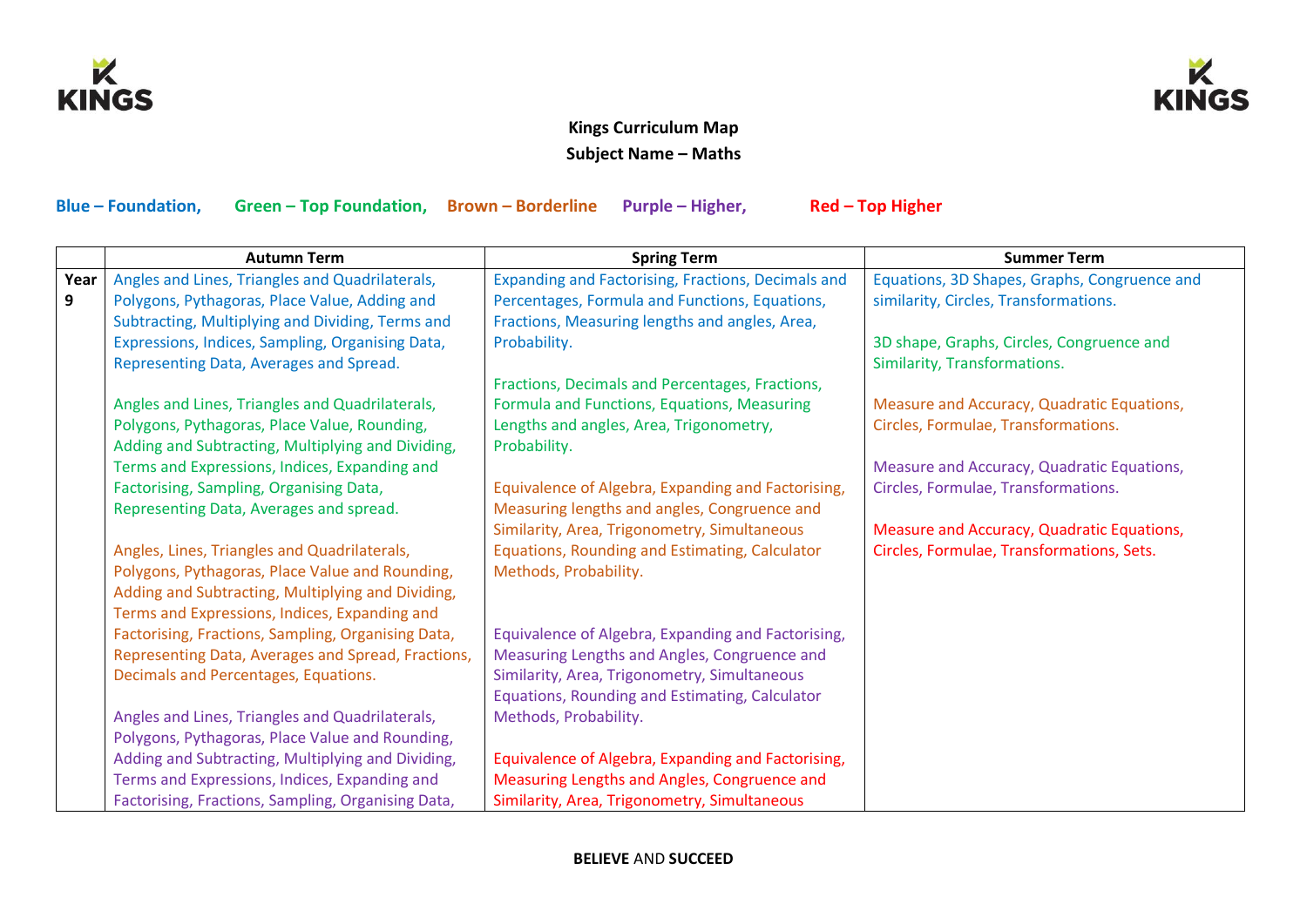



|            | www                                                                                                                                                                                                                                                                                                                                                          |                                                                                                                                                                                                     | muve                                                                                                                                                     |
|------------|--------------------------------------------------------------------------------------------------------------------------------------------------------------------------------------------------------------------------------------------------------------------------------------------------------------------------------------------------------------|-----------------------------------------------------------------------------------------------------------------------------------------------------------------------------------------------------|----------------------------------------------------------------------------------------------------------------------------------------------------------|
|            | Representing Data, Averages and Spread, Fractions,<br>Decimals and Percentages, Equations.                                                                                                                                                                                                                                                                   | Equations, Rounding and Estimating, Calculator<br>Methods, Probability.                                                                                                                             |                                                                                                                                                          |
|            | Angles and Lines, Triangles and Quadrilaterals,<br>Polygons, Pythagoras, Place Value and Rounding,<br>Adding and Subtracting, Multiplying and Dividing,<br>Terms and Expressions, Indices, Expanding and<br>Factorising, Fractions, Sampling, Organising Data,<br>Representing Data, Averages and Spread, Fractions,<br>Decimals and Percentages, Equations. |                                                                                                                                                                                                     |                                                                                                                                                          |
| Year<br>10 | Proportion, Ratio, Percentage Change, Factors and<br>Multiples, Powers and Roots, Expanding and<br>Factorising, Formulae, Equations, 3D shape,<br><b>Frequency Diagrams, Scatter Graphs and</b>                                                                                                                                                              | Pythagoras, Equations, identities and functions,<br>Averages and spread, Time Series, Indices, Circles,<br>Graphs, Fractions, Trigonometry.                                                         | Angles, Polygons and Quadrilaterals, Inequalities,<br>3D shape, Percentage Change, Estimation and<br>approximation, Sets, Sample Space, Finance Project. |
|            | Correlation.<br>Proportion, Ratio, Percentage Change, Factors and                                                                                                                                                                                                                                                                                            | Averages and Spread, Scatter Graphs and<br>Correlation, Time Series, Indices, Exact Calculations,<br>Standard Form, Trigonometry, Angles, Polygons and                                              | Inequalities, Estimation and approximation,<br>Calculator Methods, Expanding and Factorising, Sets<br>Sample Space, Finance Project.                     |
|            | Multiples, Powers and Roots, Equations,<br>Simultaneous Equations, 3D shape, Formulae,<br>Equations, identities and functions, Pythagoras,<br><b>Frequency Diagrams.</b>                                                                                                                                                                                     | Quadrilaterals, Compound Measure.<br>Factors and Multiples, Kinematic Graphs, Scatter<br>Graphs, Time Series, Simultaneous Equations,                                                               | Real life Graphs, Quadratic Equations, Measure and<br>Accuracy, Trigonometry, Percentage Change,<br>Formulae, Sets, Tree Diagrams, Finance Project.      |
|            | Standard Form, Proportion, Ratio, Percentage<br>Change, Indices, Surds, Averages, Cumulative<br>Frequency and Box Plots, Histograms, Graphs, 3D<br>shape, Sectors, Equations.                                                                                                                                                                                | Indices, Quadratic Equations, Fractions, Pythagoras<br>and Trigonometry, Graphs.<br>Factors and Multiples, Kinematic graphs, Scatter<br>graphs, Time Series, Simultaneous Equations,                | Graphs, Real Life Graphs, Quadratic Equations,<br>Surds, Trigonometry, Measure and Accuracy,<br>Formulae, Sets, Tree Diagrams, Finance Project.          |
|            | Standard Form, Proportion, Ratio, Percentage<br>Change, Indices, Surds, Averages, Cumulative                                                                                                                                                                                                                                                                 | Indices, Exact Calculations, Pythagoras and<br>Trigonometry.                                                                                                                                        | Measure and Accuracy, Gradients and areas under<br>graphs, Circles, Trigonometry and Pythagoras,<br>Formulae, Sets, Tree Diagrams, Finance Project.      |
|            | Frequency and Box Plots, Histograms, Graphs, 3D<br>Shape, Sectors, Equations, Quadratic Equations.                                                                                                                                                                                                                                                           | Factors and Multiples, Kinematic graphs, Scatter<br><b>Graphs, Time Series Simultaneous Equations,</b><br>Indices, Exact Calculations, Pythagoras and<br>Trigonometry, Graphs and Real-life Graphs. |                                                                                                                                                          |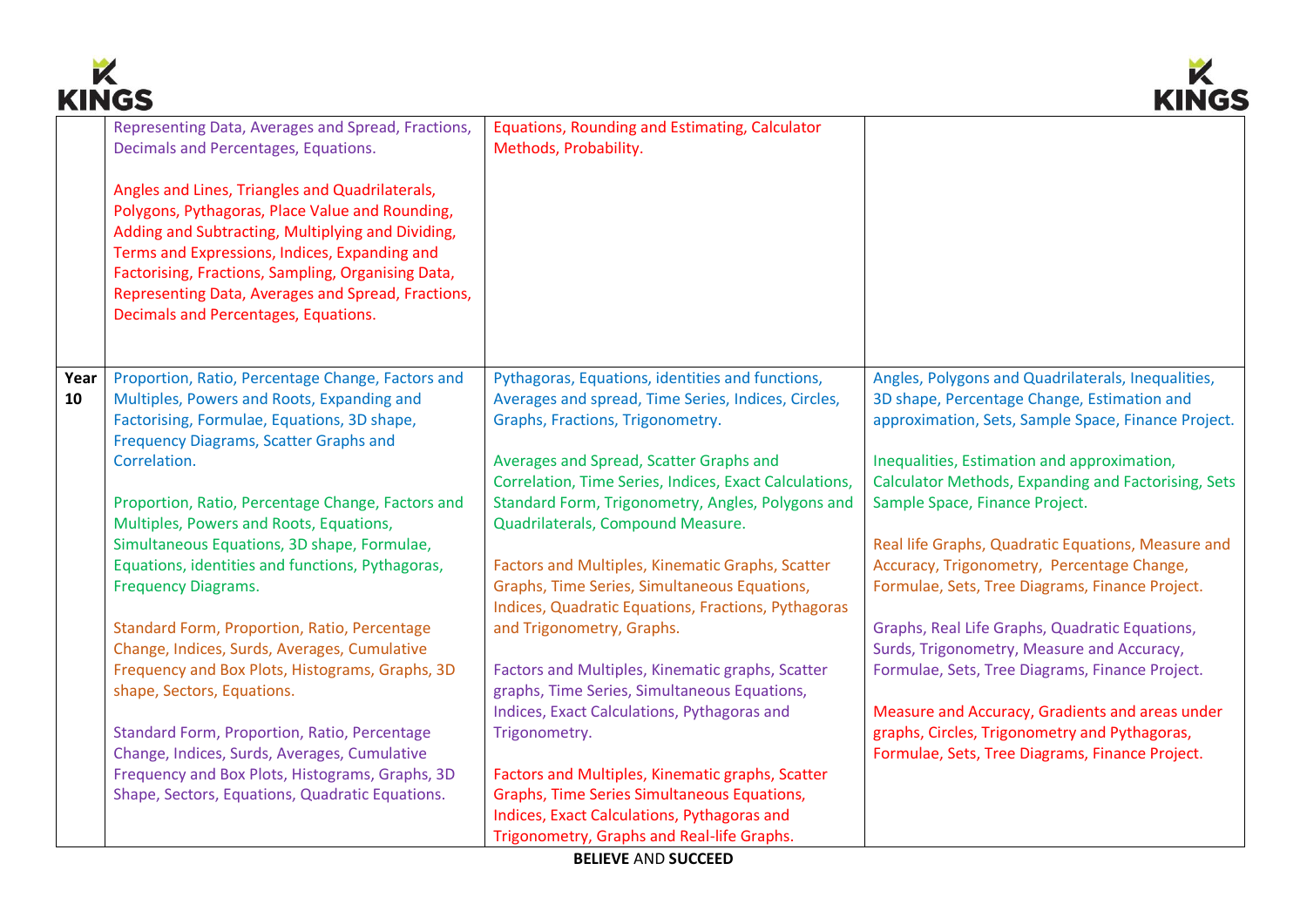



|      | INITUJ<br>INIIVY                                                                               |                                                    |                                                    |  |  |
|------|------------------------------------------------------------------------------------------------|----------------------------------------------------|----------------------------------------------------|--|--|
|      | Standard Form, Proportion, Ratio, Percentage<br>Change, Surds, Averages and Spread, Cumulative |                                                    |                                                    |  |  |
|      | Frequency and Box Plots, Histograms, Graphs, 3D                                                |                                                    |                                                    |  |  |
|      | shape, Sector, Equations, Quadratic Equations.                                                 |                                                    |                                                    |  |  |
|      |                                                                                                |                                                    |                                                    |  |  |
| Year | Equations, Sequences, Inequalities, Proportion,                                                | Fractions, Circles, 3D shapes, Kinematic Graphs,   | Construction, Loci, Expanding and Factorising,     |  |  |
| 11   | Ratio, Percentage Change, Pythagoras,                                                          | Vectors, Congruence and Similarity, Data Handling, | Revision.                                          |  |  |
|      | Trigonometry, Proof, Graphs, Indices, Expanding                                                | Compound Units, Direct Proportion, Angles,         |                                                    |  |  |
|      | Brackets, Standard Form, Transformations.                                                      | Quadrilaterals, Polygons, Sets, Sample Space       | Construction, Loci, Revision                       |  |  |
|      |                                                                                                | Diagrams, Tree Diagrams, Measures and accuracy,    |                                                    |  |  |
|      | Equations, Simultaneous Equations, Sequences,                                                  | Volume and Surface area.                           | Revision                                           |  |  |
|      | Inequalities, Proportion, Ratio, Percentage Change,                                            |                                                    |                                                    |  |  |
|      | Pythagoras, Trigonometry, Proof, Graphs, Quadratic                                             | Fractions, Circles, 3D shape, Indices, Kinematic   | Revision                                           |  |  |
|      | Equations, Standard Form, Transformations.                                                     | graphs, Vectors, Congruence and Similarity, Data   |                                                    |  |  |
|      | Sequences, Direct and Inverse Proportion,                                                      | Handling, Compound Units, Direct and Inverse       |                                                    |  |  |
|      | Compound Measure, Converting between units,                                                    | Proportion, Angles, Quadrilaterals and Polygons.   |                                                    |  |  |
|      | Quadratic Equations, Iteration, Rates of Change,                                               | Sets, Sample Space Diagrams, Tree Diagrams,        |                                                    |  |  |
|      | Growth and Decay, Data Handling, Pythagoras and                                                | Measures and Accuracy, Volume and Surface Area.    |                                                    |  |  |
|      | Trigonometry, Inequalities, Fractions, Algebraic                                               |                                                    |                                                    |  |  |
|      | Fractions, Angles, Polygons and Quadrilaterals.                                                | Vectors, 3D shapes, Simultaneous Equations,        |                                                    |  |  |
|      |                                                                                                | Functions, Inequalities, Gradients and Area under  |                                                    |  |  |
|      | Sequences, Compound Measure, Converting                                                        | Graphs, Circle Theorems, Special Sequences,        |                                                    |  |  |
|      | between units, Iteration, Rates of Change, Growth                                              | <b>Exponential and Trigonometric Functions,</b>    |                                                    |  |  |
|      | and Decay, Circle Theorems, Pythagoras and                                                     | Construction and Loci, Circle and Quadratic        |                                                    |  |  |
|      | Trigonometry, Direct and Inverse Proportion,                                                   | Equations.                                         |                                                    |  |  |
|      | Inequalities, Functions.                                                                       |                                                    |                                                    |  |  |
|      |                                                                                                | Vectors, Simultaneous Equations, Quadratic         |                                                    |  |  |
|      |                                                                                                | Equations, Construction and Loci, Algebraic        |                                                    |  |  |
|      |                                                                                                | Fractions, Revision.                               |                                                    |  |  |
| Year | <b>Maths</b>                                                                                   | <b>Maths</b>                                       | <b>Maths</b>                                       |  |  |
| 12   | Algebraic Expressions, Quadratic Functions,                                                    | Circles, Trigonometry, Inequalities, Graphs,       | Probability, Statistical Distributions, Hypothesis |  |  |
|      | Simultaneous Equations, Binomial Expansion,                                                    | Transformations Exponential and Logs, Data         | Testing, Modelling in Mechanics, Constant          |  |  |
|      | Algebraic Division, Factor Theorem, Proof,                                                     | Collection, Measure of location and spread,        | acceleration, Forces and Motion, Variable          |  |  |
|      | Differentiation, Integration, Vectors, Straight Line                                           | Representing data                                  | Acceleration. Algebraic and Partial Fractions,     |  |  |
|      | Graphs.                                                                                        |                                                    | Radians, Small Angles, Trigonometric Functions.    |  |  |